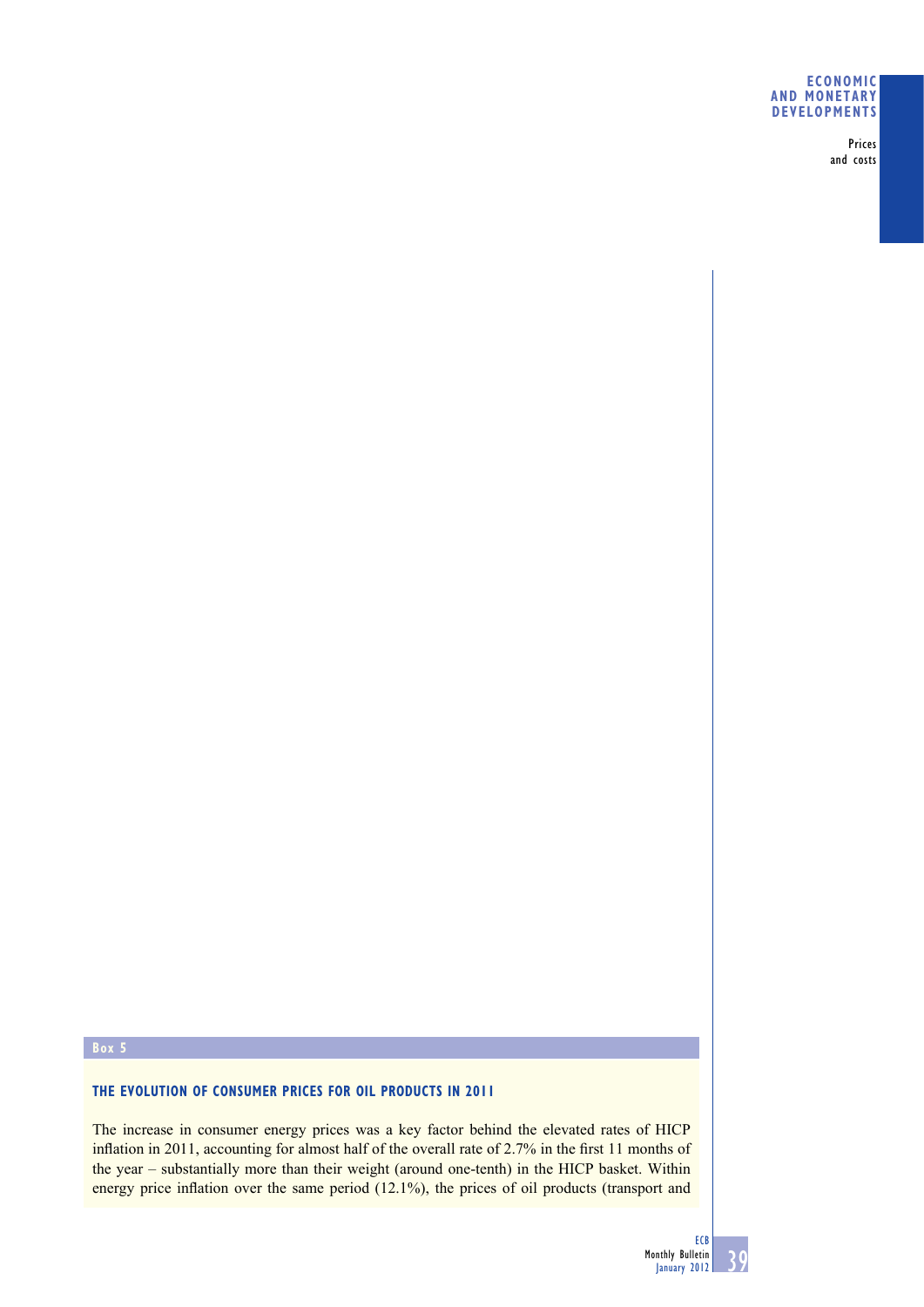liquid heating fuels) increased twice as much  $(15.8\%)$  as those of non-oil products  $(7.9\%)$ <sup>1</sup> This box focuses on explaining developments in consumer prices for oil products, decomposing their evolution in 2011 into the main determining factors. This is done using a stylised representation of the pricing chain for oil products, which starts with international crude oil prices, goes through the refining process and the distribution to consumers, and ends with the imposition of taxes.<sup>2</sup>

#### **Crude and refined oil prices**

The main factor behind the increase in consumer prices for oil products in 2011 was the development of crude oil prices, which averaged around USD 110 per barrel in 2011, significantly up on the average levels in 2010 (USD 80 per barrel). However, although oil products (both crude and refined) traded on international markets are generally quoted in US dollar terms, in order to understand the impact on euro area consumer prices and, in particular, the behaviour of distribution margins, it is their price in euro terms that is important. In this regard, the euro was, on average, stronger against the US dollar in 2011 than in 2010, although it weakened over the course of the year. Thus, unlike the slightly declining profile of crude oil prices in US dollar terms, between March and December 2011, crude oil prices in euro terms fluctuated around a level slightly above €80 per barrel (see Chart A). However, given the much lower levels in 2010, this translated into strong annual growth rates, which will prevail until around March 2012. Provided oil prices do not rise substantially in the meantime, annual energy price inflation should fall as a result of negative base effects.

#### **Chart A Crude oil (Brent) prices** (USD/EUR per barrel) 20 40 60 80 100 120 140 160 20 40 60 80 100 120 140 160 2006 2007 2008 2009 2010 2011 crude oil (USD) crude oil (EUR) Sources: Bloomberg, Thomson Reuters and ECB staff calculations.

### **Chart B Refining margins (crack spreads)**



1 Among the oil products, the average annual rates of increase were 14.0% for transport fuels and 24.8% for liquid heating fuels. Among the non-oil products, the average annual rates of increase were 8.7% for natural gas and 7.5% for electricity (the other two non-oil products, namely heat energy and solid fuels, which have lower weights in the HICP, increased on average by 7.2% and 3.3% respectively).

2 For a more detailed description and discussion, see Meyler, A., "The pass-through of oil prices into euro area consumer liquid fuel prices in an environment of high and volatile oil prices", *Energy Economics*, Vol. 31, No 6, pp. 867-881.

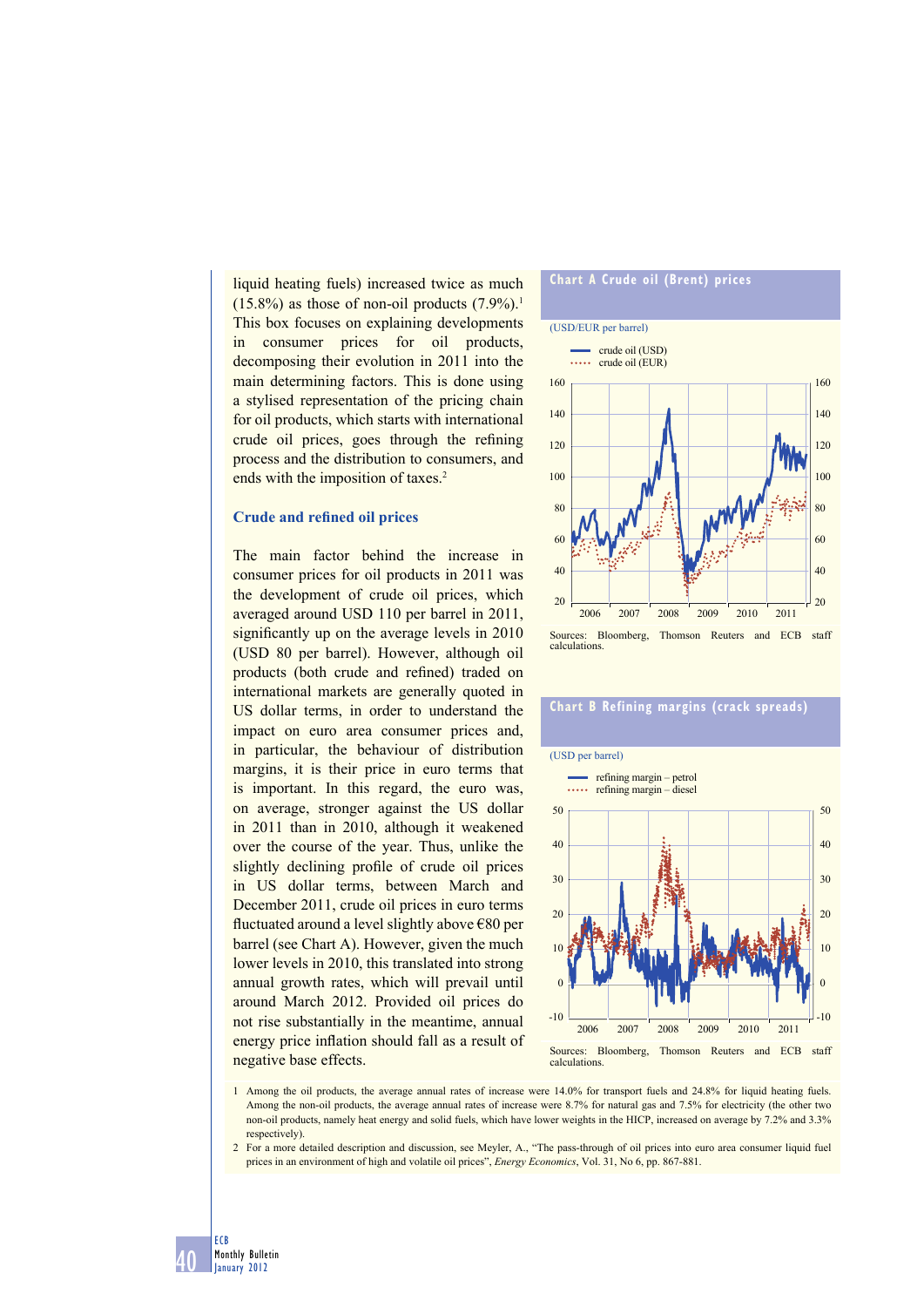### **ECONOMIC AND MONETARY DEVELOPMENTS**

Prices and costs

The next major step in the pricing chain is the refining process. Before crude oil can be used by consumers, it needs to be refined either into petrol (gasoline) or diesel (gas oil) – the latter may be used for both transport and home heating purposes. Chart B shows the refining margins (so-called crack spreads) for refined petrol and refined diesel, which are calculated simply as the difference between the price of the refined product and the price of the crude oil.<sup>3</sup> Diesel margins fluctuated around a level slightly above USD 10 per barrel for most of 2011, before increasing substantially to around USD 20 per barrel for a short period in late November and early December. Petrol margins showed a markedly different pattern, however, fluctuating considerably between USD 0 and USD 10 for most of 2011, but entering into negative territory in late November and early December (i.e. the price of refined petrol was below that of crude oil).

One reason for the divergence between the refining margins towards the end of the year may be the fact that Europe is considered to be structurally "long" in petrol (i.e. it produces more petrol than it requires), but "short" in diesel (the share of diesel cars in new passenger car registrations rose substantially during the 2000s; in addition, diesel is the main type of fuel used in commercial vehicles). Being structurally long in petrol may then be accentuated by the fact that the refining process generally requires that, to increase the output of diesel, refiners also have to increase the output of petrol (as both are products of the refining process). These structural market features, combined with the onset of winter (when demand for liquid heating fuels rises), may have been the main factors behind the recent sharp divergence in petrol and diesel refining margins.

## **Distribution and taxes**

The next steps in the pricing chain are the distribution of refined products to consumers and the imposition of taxes. To estimate distribution margins and the impact of taxes, the ECB uses data on consumer prices for transport and liquid heating fuels from the European Commission's weekly Oil Bulletin, which, unlike HICP data are: i) available in terms of price level (i.e. euro cent per litre) rather than as indices; ii) provided including and excluding taxes; and iii) for transport fuel, broken down into petrol and diesel.<sup>4</sup> Charts C and D, which plot the annual rates of change in the weekly Oil Bulletin data alongside the monthly HICP data, illustrate that, although the Oil Bulletin data are not official statistics on consumer prices, they capture official HICP dynamics very well. Moreover, as they cover both petrol and diesel prices, it can be seen that, on average, diesel prices increased at a higher rate (17.5%) than petrol prices (12.0%) during 2011, which may have been due to differences in refining margins, as discussed above. A higher annual rate of change was also evident in the prices of liquid heating fuels (around 25% on average). This higher percentage change was attributable not only to refining spreads (which also had an impact on diesel prices), but also to there being lower excise duties on heating fuel than on other oil products. As excise duties are fixed amounts, higher (lower) excise duties mean that the percentage change in consumer prices is lower (higher) in response to a given percentage change in oil prices.

In order to quantify the contributions of the different factors to the developments in consumer prices for oil over 2011, the table presents the estimated decomposition of consumer prices for oil products (based on data from the weekly Oil Bulletin), with each component having been

41

<sup>3</sup> The actual margin of the refiner can depend on the specific grade of the crude oil used as input, the price of the other refined outputs obtained, as well as non-oil cost factors.

<sup>4</sup> These data are available at http://ec.europa.eu/energy/observatory/oil/bulletin\_en.htm. In addition to being available in both pre- and post-tax terms, these data have a number of other attractive features, namely that they are available at high frequency (weekly) and in a timely manner (data on consumer prices on Monday are usually available by the Wednesday or Thursday of the same week).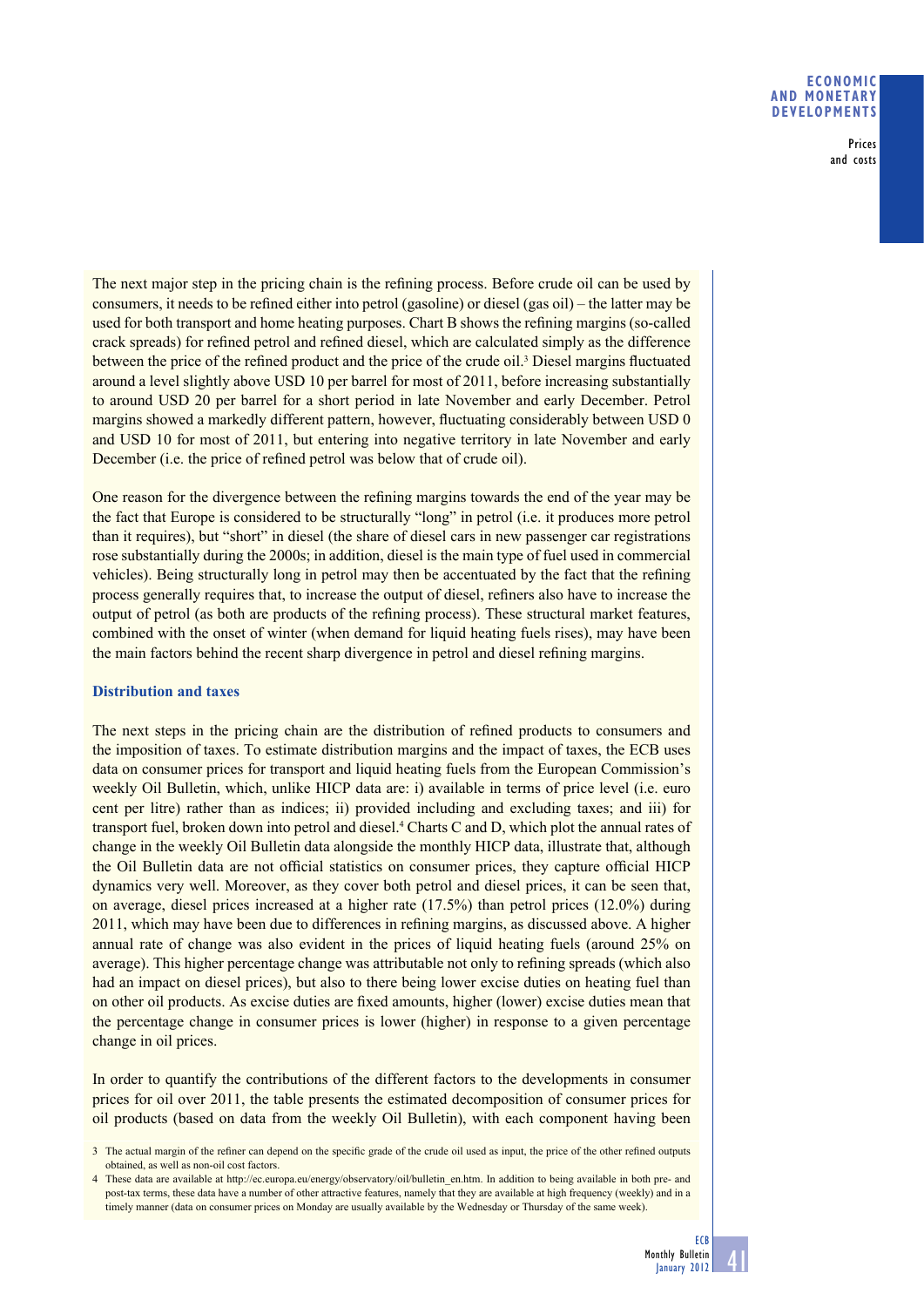

converted into euro cent per litre terms for comparability purposes. On average across the euro area, compared with 2010, petrol prices including taxes rose by 16 euro cent per litre to 151 euro cent per litre in 2011. By contrast, owing to lower indirect taxes, the prices of diesel and heating fuel remained lower on average in 2011 (at 135 euro cent per litre and 91 euro cent per litre respectively), although the price increases were larger (20 euro cent per litre and 18 euro cent per litre respectively).

The single largest and common factor behind these increases was the rise in crude oil prices (12.7 euro cent per litre). Taxes were the second biggest factor, with a combination of rises in excise duties and "multiplier" effects from value added tax (VAT). These multiplier effects reflect the fact that VAT is levied as a percentage of the pre-tax price plus the excise duty: an increase in either pre-tax prices or excise duties will thus also give rise to an increase in VAT. The actual

## **Estimated decomposition of average consumer prices for oil products in the euro area**

| (euro cent per litre, unless otherwise indicated) |               |       |               |               |       |               |                     |       |               |
|---------------------------------------------------|---------------|-------|---------------|---------------|-------|---------------|---------------------|-------|---------------|
|                                                   | <b>Petrol</b> |       |               | <b>Diesel</b> |       |               | <b>Heating fuel</b> |       |               |
|                                                   | 2010          | 2011  | <b>Change</b> | 2010          | 2011  | <b>Change</b> | 2010                | 2011  | <b>Change</b> |
| <b>Crude oil</b>                                  | 38.0          | 50.7  | 12.7          | 38.0          | 50.7  | 12.7          | 38.0                | 50.7  | 12.7          |
| Refining costs and margins                        | 3.5           | 2.0   | $-1.6$        | 4.8           | 5.8   | 1.0           | 4.8                 | 5.8   | 1.0           |
| Distribution costs and margins                    | 12.2          | 13.0  | 0.8           | 12.9          | 14.5  | 1.6           | 9.7                 | 10.1  | 0.4           |
| <b>Pre-tax consumer price</b>                     | 53.7          | 65.7  | 12.0          | 55.7          | 71.0  | 15.3          | 52.5                | 66.6  | 14.1          |
| Taxes, of which:                                  | 81.3          | 85.5  | 4.2           | 59.4          | 64.2  | 4.8           | 21.0                | 24.5  | 3.5           |
| Excise duty                                       | 59.3          | 60.5  | 1.2           | 40.9          | 42.1  | 1.2           | 9.1                 | 9.6   | 0.5           |
| <b>VAT</b>                                        | 22.0          | 25.0  | 3.0           | 18.5          | 22.1  | 3.6           | 11.9                | 14.9  | 3.0           |
| VAT rate                                          | 19.5%         | 19.8% | $0.3$ p.p.    | 19.1%         | 19.5% | 0.4 p.p.      | 19.4%               | 19.6% | 0.2 p.p.      |
| Post-tax consumer price                           | 135.0         | 151.1 | 16.2          | 115.1         | 135.2 | 20.1          | 73.5                | 91.0  | 17.6          |
| $\alpha$ <b>EQD</b> $\alpha$ <b>EQD</b>           |               |       |               |               |       |               |                     |       |               |

Source: ECB staff calculations.